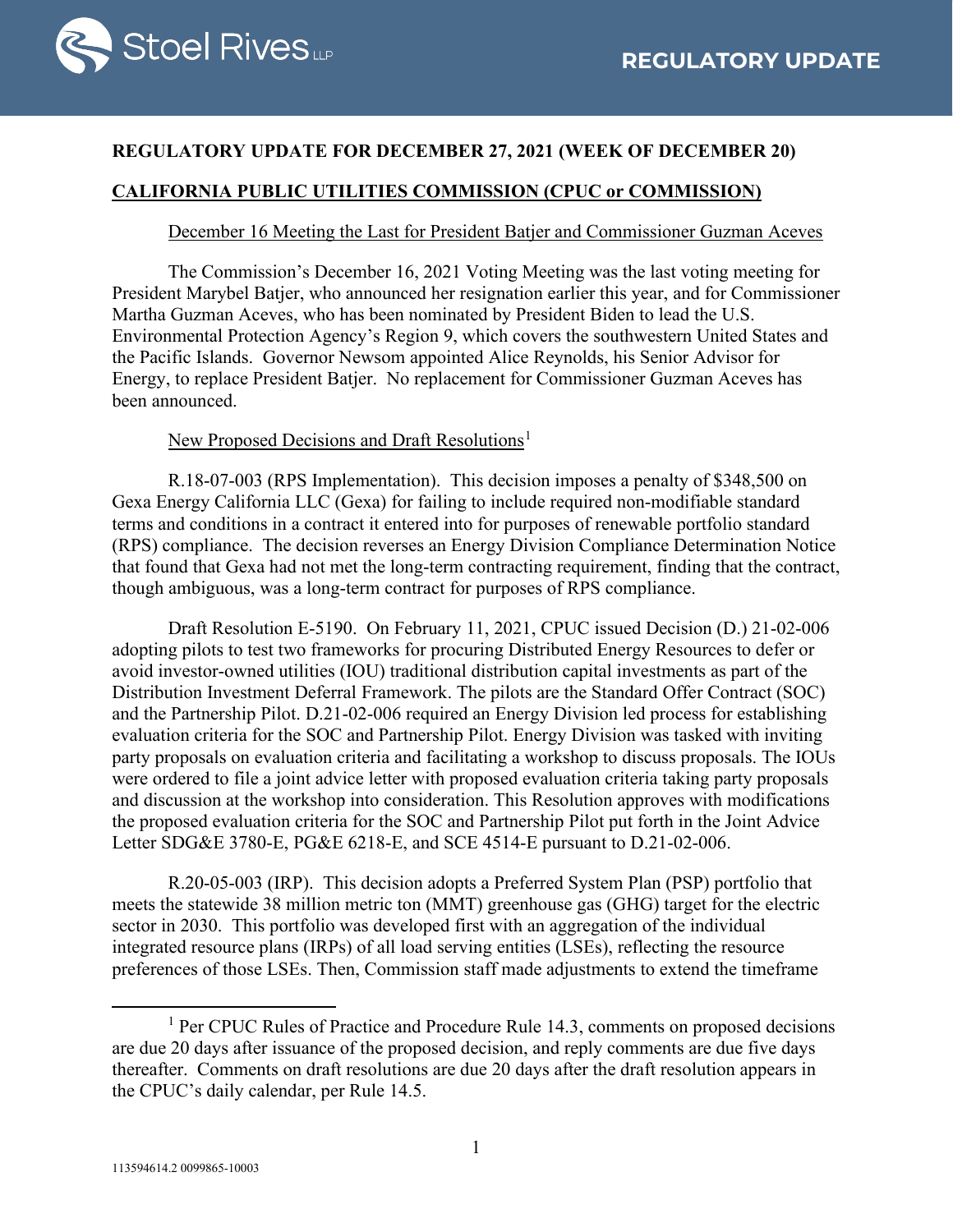

beyond 2030 to 2032 for transmission planning purposes and to add the resources required in D. 21-06-035 for mid-term reliability purposes. Finally, the portfolio utilizes a managed middemand paired with high electric vehicle (EV) demand forecast from the California Energy Commission's (CEC) Integrated Energy Policy Report (IEPR) of 2020. This decision further recommends to the California Independent System Operator (CAISO) that the 38 MMT PSP portfolio be utilized as both the reliability base case and the policy-driven base case for study in its 2022-2023 Transmission Planning Process (TPP). This decision also delegates to Commission staff to explore with CEC and CAISO staff the development of a policy-driven sensitivity case designed to test the transmission buildout needed for a more aggressive GHG reduction case: the 30 MMT core portfolio with high electrification. The decision also evaluates the 2020 individual IRP filings of all LSEs under the CPUC's IRP purview—it approves 20, and finds that 24 plans are incomplete and require additional revisions through a Tier 2 advice letter. The decision also adopts an interim definition of renewable hydrogen, and orders the procurement of two storage resources that were identified by the CAISO as alternatives to transmission upgrades in the previous TPP cycle.

#### Voting Meetings

The Commission's next voting meeting will be held on January 13, 2022. The agenda is scheduled to be published on January 3, 2022.

#### **CALIFORNIA ISO (CAISO)**

Stakeholder Initiatives: Upcoming Meetings and Deadlines

**EIM Resource Sufficiency Evaluation Enhancements.** The CAISO held a stakeholder call to discuss the revised draft final proposal for Phase 1 of the Energy Imbalance Market (EIM) Resource Sufficiency Evaluation Enhancements initiative on December 21, 2021. Comments on the workshop materials and discussion are due on January 10, 2022.

**Interconnection Process Enhancements 2021 Initiative.** The CAISO held a public stakeholder call on December 13, 2021 to discuss the issue paper/straw proposal for the Interconnection Process Enhancements 2021 initiative. Comments are due January 3, 2022. For more information on the issue paper/straw proposal, see our Renewable  $+$  Law blog post [here.](https://www.lawofrenewableenergy.com/2021/12/articles/california/california-iso-issues-straw-proposal-in-interconnection-process-enhancements-stakeholder-proceeding/)

**Energy Storage Enhancements Straw Proposal.** The CAISO held a stakeholder call on December 14, 2021 to discuss the straw proposal for the Energy Storage Enhancements initiative. Comments are due January 12, 2022.

**Reliability Demand Response Resource Bidding Enhancements.** The CAISO held a stakeholder call on December 22, 2021 to discuss the revised straw proposal for the Reliability Demand Response Resource Bidding Enhancements initiative. Comments are due January 7, 2022.

**Central Procurement Entity Implementation and RAAIM Settlement Modification.** The California ISO will hold a public stakeholder call on January 6, 2022 to discuss the draft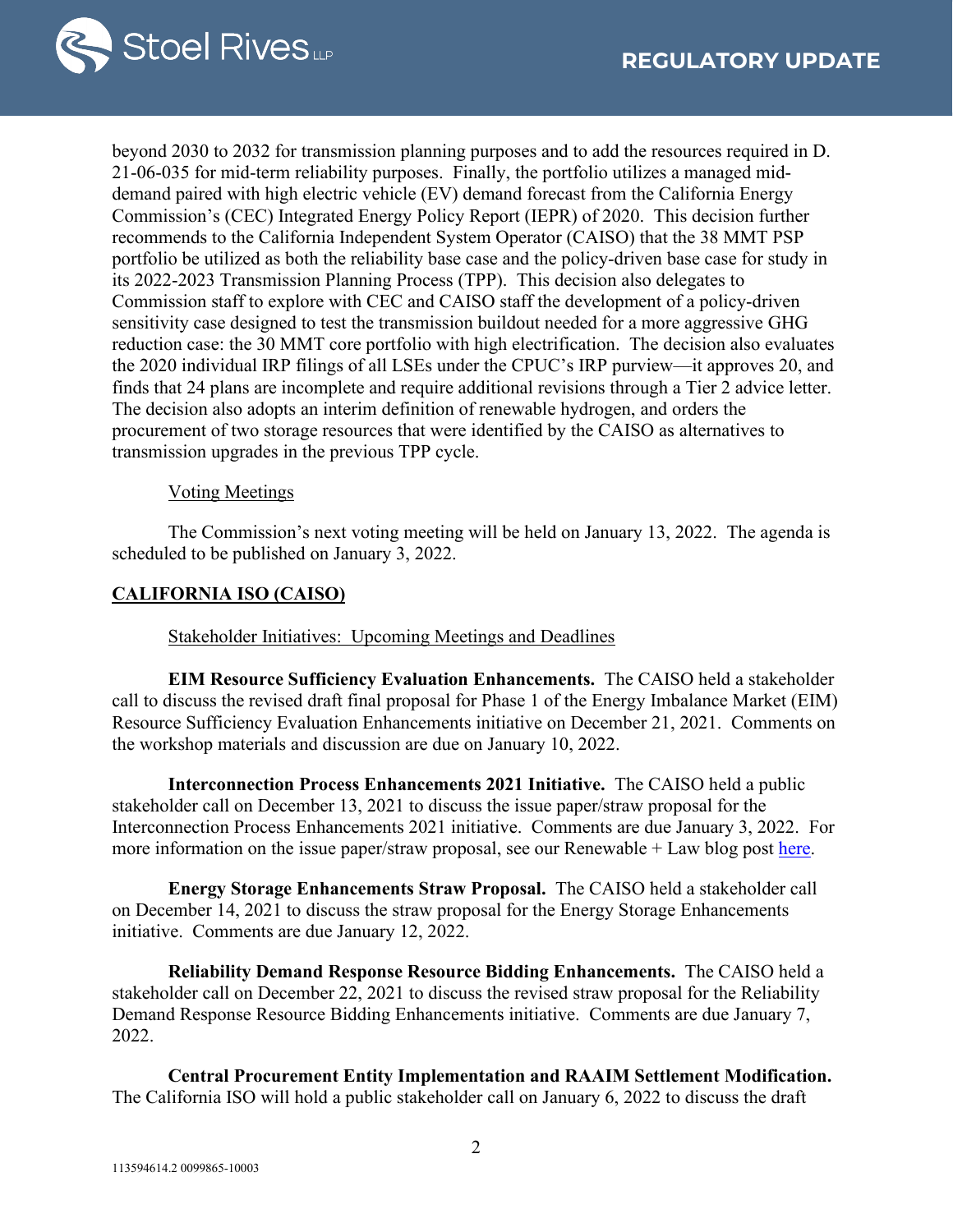

final proposal for the Central Procurement Entity Implementation and Resource Adequacy Availability Incentive Mechanism (RAAIM) Settlement Modification initiative. Written comments on the draft tariff language are due January 6, 2022 and on the draft final proposal on January 20, 2022.

**Transmission Service and Market Scheduling Priorities Phase 1 Revised Draft Tariff Language.** The California ISO has scheduled a stakeholder call on January 14, 2022 to review the revised draft tariff language for the Transmission Service and Market Scheduling Priorities Phase 1 initiative. Comments on the draft tariff language are due January 7, 2022.

# **CALIFORNIA ENERGY COMMISSION (CEC)**

#### 2021 Integrated Energy Policy Report (IEPR)

On December 7, 2021, the CEC published a Notice of Availability and Request for Comments on the Draft 2021 IEPR. Copies of the Notice and the Draft 2021 IEPR are available [here.](https://www.energy.ca.gov/data-reports/reports/integrated-energy-policy-report/2021-integrated-energy-policy-report) Note that only three of the four 2021 IEPR volumes have been released for public comment. Volume III will be released for public comment at a later date under a separate notice of availability. As set forth in the CEC's March 16, 2021 scoping order, the 2021 IEPR volumes cover the following:

- **Volume I** addresses actions needed to reduce GHGs related to the buildings in which Californians live and work, with an emphasis on energy efficiency. It also addresses reducing GHGs from the industrial and agricultural sectors.
- **Volume II** examines actions needed to increase the reliability and resiliency of California's energy system.
- **Volume III** looks at the evolving role of gas in California's energy system, both the importance in near-term reliability and the need for the system to evolve as California works to achieve carbon neutrality—the point at which the removal of carbon pollution from the atmosphere equals or exceeds emissions—by 2045. This volume is not yet available for comment.
- **Volume IV** reports on California's energy demand outlook, including a forecast to 2035 and long-term energy demand scenarios to 2050. The analysis includes the electricity, gas, and transportation sectors.
- The **Appendix** evaluates the benefits of California's clean transportation system.

The CEC held over 20 workshops between February 2021 and December 16, 2021 on the topics identified in the scoping order. Written comments on the three volumes of the Draft 2021 IEPR were due on December 21, 2021.

Rulemaking to Amend Regulations for Delegation of Certification Authority and Small Power Plant Exemptions (Docket No. 21-OIR-02)

On December 8, 2021, the CEC adopted Order No. 21-1208-03 (Order), which officially [instituted a formal rulemaking proceeding](https://efiling.energy.ca.gov/Lists/DocketLog.aspx?docketnumber=21-OIR-02) to consider amendments to the CEC's procedures for delegation of certification authority and small power plant exemptions. According to the Order,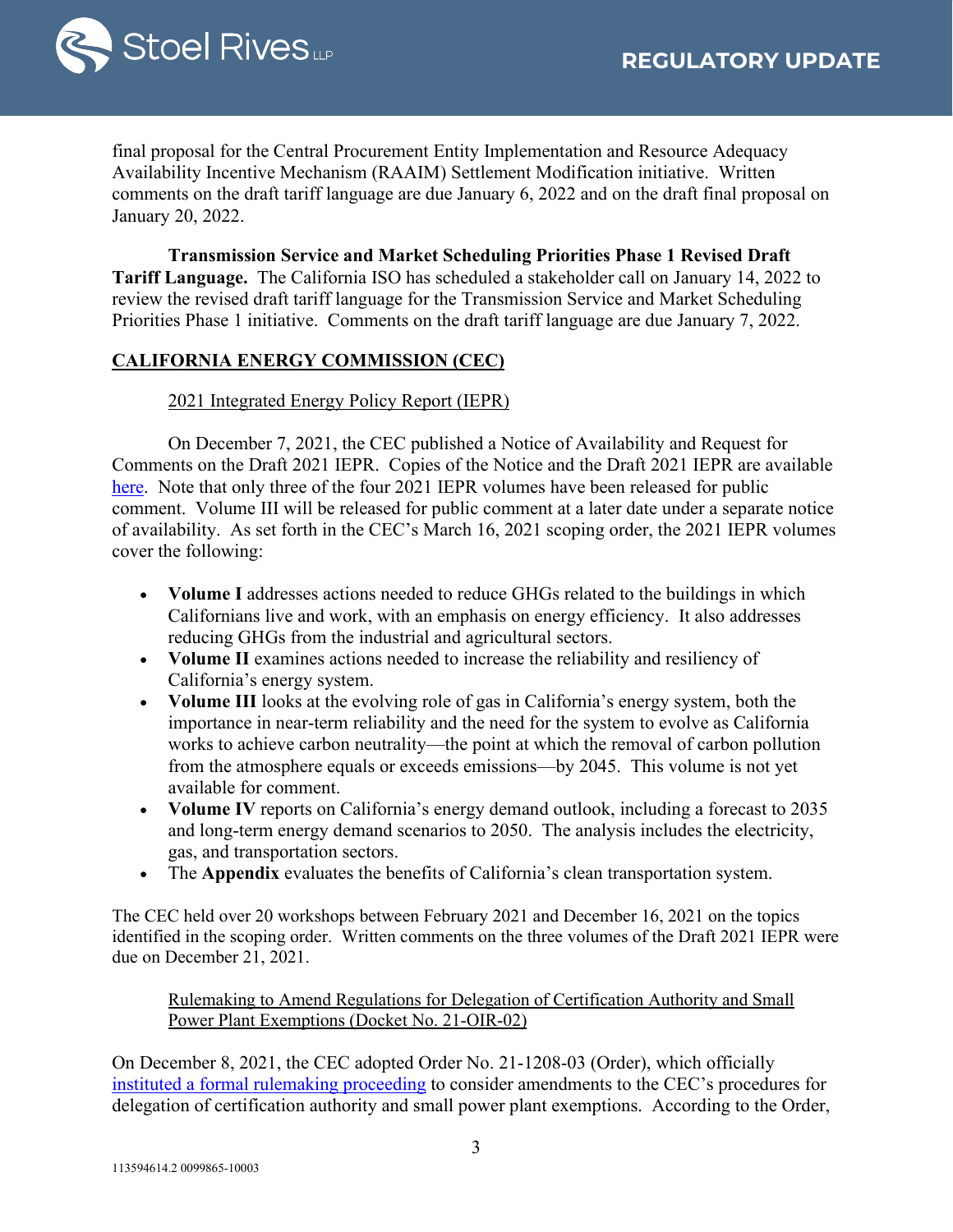

the rulemaking will specifically address: (i) delegating the CEC's full authority for the certification of geothermal powerplants within a county that has adopted a geothermal element for its general plan and demonstrates that it has an equivalent certification program (Cal. Code Regs., tit. 20, §§ 1802, 1804, and 1860-1870) and (ii) exempting from its exclusive certification authority thermal powerplants with a generating capacity of up to 100 megawatts (Cal. Code Regs., tit. 20, §§ 1934-1948, and Appendix F).

The Order notes that the CEC is undertaking the rulemaking proceeding in response to the Governor's Proclamation of a State of Emergency issued on July 30, 2021, which directs state agencies to perform actions to accelerate the state's transition to carbon-free energy. According to the CEC, the goal of the rulemaking proceeding is to streamline and accelerate the administrative processes and procedures for the delegation of certification for geothermal powerplants, and for small power plant exemptions for all thermal powerplants. While doing so, the CEC will ensure that all environmental, public health, safety, and reliability requirements of CEQA and the Warren-Alquist Act are met.

CEC Business Meetings

The next CEC Business Meeting is scheduled for January 26, 2022.

#### **CALIFORNIA AIR RESOURCES BOARD (ARB)**

ARB is accepting informal public comments on the proposed [Advanced Clean Fleets](https://ww2.arb.ca.gov/our-work/programs/advanced-clean-fleets) regulation, which aims to achieve a zero-emissions truck and bus California fleet by 2045. Comments may be submitted [here](https://www.arb.ca.gov/lispub/comm/bclist.php) on or before December 31, 2021.

ARB is holding virtual public workshops as part of the Assembly Bill (AB) 32 Scoping Plan Update. Comments on the recent technical [workshop](https://ww2.arb.ca.gov/events/public-workshop-2022-scoping-plan-update-natural-and-working-lands-scenarios-technical) on modeling land management scenarios for natural and working lands can be submitted [here](https://www.arb.ca.gov/lispub/comm/bclist.php) on or before January 5, 2022. Comments on the [public workshop](https://ww2.arb.ca.gov/events/sp22-buildings-ws) on building decarbonization can be submitted to ARB [here](https://www.arb.ca.gov/lispub/comm/bclist.php) on or before January 7, 2022. Recordings of past AB 32 Scoping Plan Update meetings and workshops are available [here.](https://ww2.arb.ca.gov/our-work/programs/ab-32-climate-change-scoping-plan/scoping-plan-meetings-workshops)

ARB held a recent [workshop](https://ww2.arb.ca.gov/our-work/programs/low-carbon-fuel-standard/lcfs-meetings-and-workshops) on potential future changes to the Low Carbon Fuel Standard program. Comments on the workshop can be submitted [here](https://www.arb.ca.gov/lispub/comm/bclist.php) on or before January 7, 2022.

ARB's next regular Board meeting will be held January 27-28, 2022. The agenda will be available [here](https://ww2.arb.ca.gov/ma012722) 10 days prior to the meeting.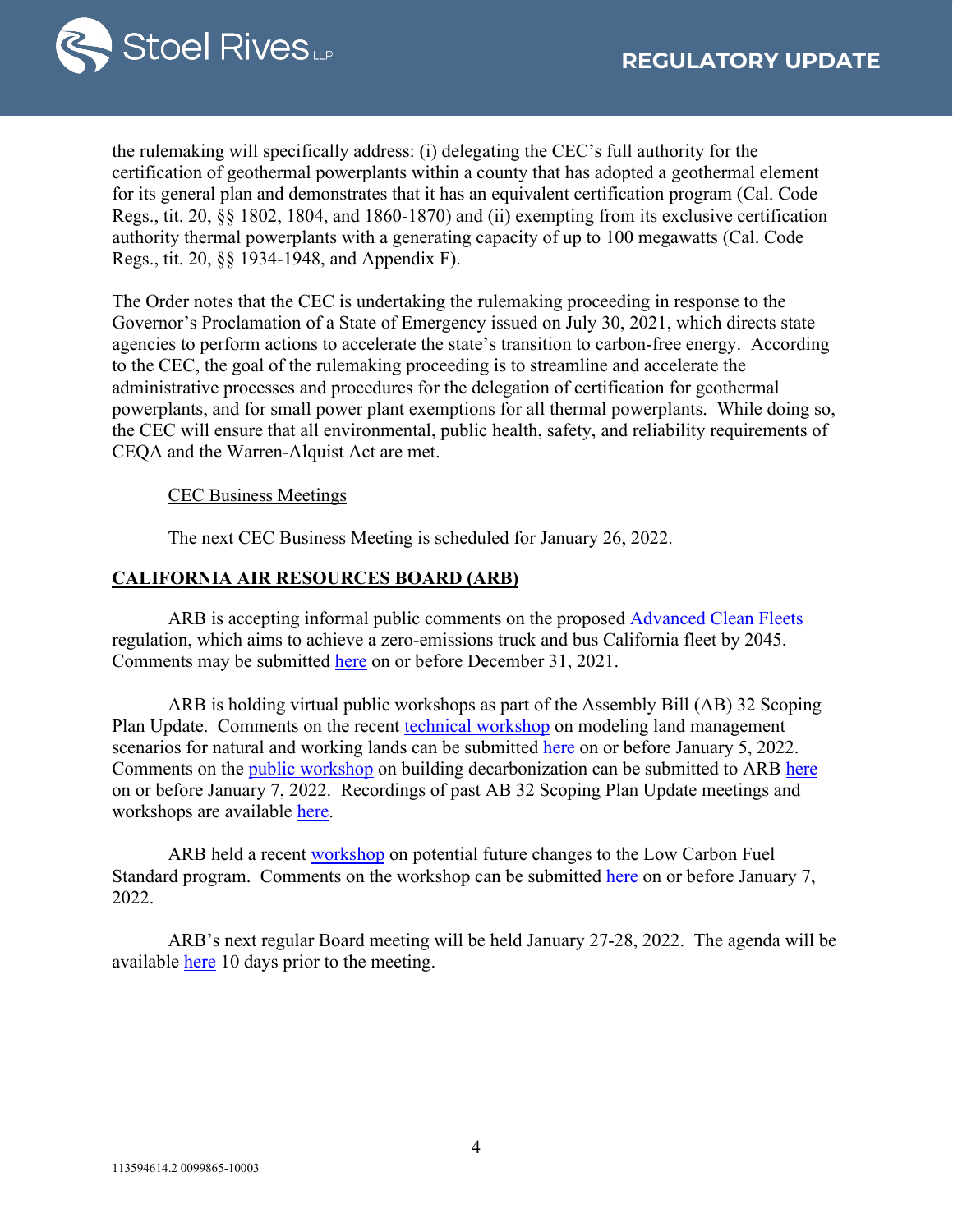

# **MINNESOTA PUBLIC UTILITIES COMMISSION (MPUC)**

Minnesota Power EV Charging Infrastructure Investment Request for Clarification, PUC Docket No. 21-257

On December 22, 2021, the MPUC met to consider Minnesota Power's request seeking clarification of the MPUC's previous approval of its EV charging infrastructure petition. Minnesota Power's request highlighted aspects of the MPUC's limited approval of the use of deferred accounting for EV charging infrastructure, particularly, the MPUC's determination that the company "may not accrue in the deferred account a return on its capital expenditures associated with the proposal." The request sought direction as to whether Minnesota Power is permanently barred from obtaining a return on capital for the capital expenditures. After discussion, the MPUC determined that the request did not raise new issues, did not point to new and relevant evidence, did not expose errors or ambiguities in the original order, and did not otherwise warrant clarification. The MPUC further explained that nothing in its order precludes Minnesota Power from seeking a return on investments once they are included in the test year of a future rate case. The MPUC issued its written order the following day, and it will not meet again in 2021.

# **OREGON PUBLIC UTILITY COMMISSION (OPUC)**

Capacity Added to Portland General Electric Company's (PGE) Customer Supply Option in Its Green Energy Affinity Rider (GEAR) Program – UM 2202

Last Monday, the OPUC issued Order 21-468 which approved a petition to increase capacity under the Customer Supply Option of PGE's GEAR program. On September 17, 2021, PGE and QTS Investment Properties Hillsboro, LLC (QTS) filed a petition for additional renewable energy capacity in order to power QTS's data centers. Order 21-468 approved the petition and added an additional 250 MW to the program. The final order can be located [here.](https://apps.puc.state.or.us/orders/2021ords/21-468.pdf)

# OPUC Meetings This Week

On Tuesday December 28, 2021 at 9:30 a.m. PST, the OPUC is hosting a public meeting to discuss a wide range of dockets including UM 1930 (related to pre-certification of the Wood River Solar Project under Oregon's Community Solar Program), UM 2099 (related to PGE's net metering services), and ADV 1309 (related to Pacific Power's renewable energy portfolio option).

# **WASHINGTON UTILITIES AND TRANSPORTATION COMMISSION (WUTC)**

Puget Sound Energy (PSE) and PacifiCorp Granted Temporary Waiver from WAC 480- 106-040

Last week the WUTC issued new orders in UE-210848 and UE-210816, which granted PSE and PacifiCorp temporary waivers under WAC 480-106-040(1)(b) related to the calculation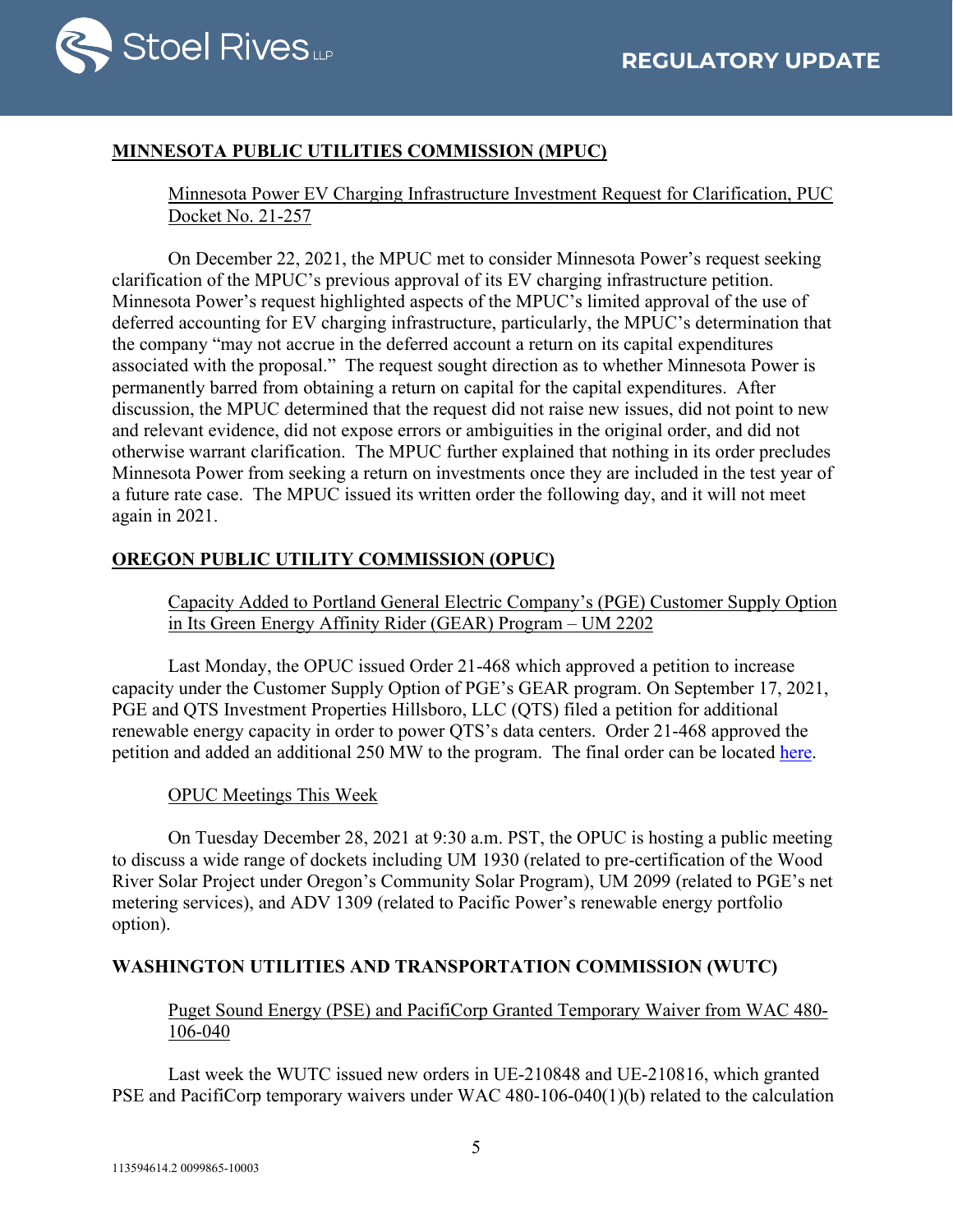

of avoid cost rates for qualifying facilities. WUTC granted the temporary waivers in order to allow the utilities to file their annual avoided cost rates based on the data presented in their most recent IRPs. The orders can be located [here](https://apiproxy.utc.wa.gov/cases/GetDocument?docID=18&year=2021&docketNumber=210816) and [here.](https://apiproxy.utc.wa.gov/cases/GetDocument?docID=14&year=2021&docketNumber=210848)

### **NEW YORK INDEPENDENT SYSTEM OPERATOR (NYISO)**

#### NYISO Proposes Revisions to Market Power Mitigation Measures

On December 22, 2021, NYISO submitted amendments to the Market Power Mitigation measures that are set forth in Section 23 of the Market Administration and Control Area Services Tariff (Services Tariff). The Services Tariff requires NYISO to monitor for and mitigate uneconomic production and uneconomic withdrawal. Uneconomic production is increasing the output of an electric facility to levels that would otherwise be uneconomic in order to cause and obtain benefits from a transmission constraint. Uneconomic withdrawal is energy withdrawn at a price that is uneconomic for the withdrawal-eligible generator and that causes or contributes to transmission congestion. NYISO imposes mitigation if conduct is detected that (i) meets criteria and (ii) causes a market impact that exceeds the thresholds, both as specified in the Services Tariff.

Working with Potomac Economics and various stakeholders, NYISO developed a proposal to modify mitigation measures applicable to uneconomic production and uneconomic withdrawal. The proposal:

- 1. seeks to eliminate subjectivity by redefining uneconomic production and uneconomic withdrawal. NYISO argues that this will align with the objective analysis that determines whether the party's conduct violated the relevant conduct threshold (\$ or MW) and caused a market impact (a change to Locational Based Marginal Price revenues or guarantee payments), in order to impose mitigation;
- 2. in response to the increase in intermittent power resources, such as renewable wind and solar facilities, in the New York power system, modifies the applicable conduct and impact tests that trigger mitigation measures; and
- 3. amends the applicable mitigation measures to more thoroughly address guarantee payments to market parties and affiliates that result from uneconomic production or uneconomic withdrawal.

Comments on the filing are due by January 12, 2022.

#### **FEDERAL ENERGY REGULATORY COMMISSION (FERC)**

FERC has extended the waiver of its requirement that filings be notarized or supported by sworn declarations until March 31, 2022. FERC also extended the waiver of its requirements to hold in-person meetings or submit notarized documents for open access transmission tariffs.